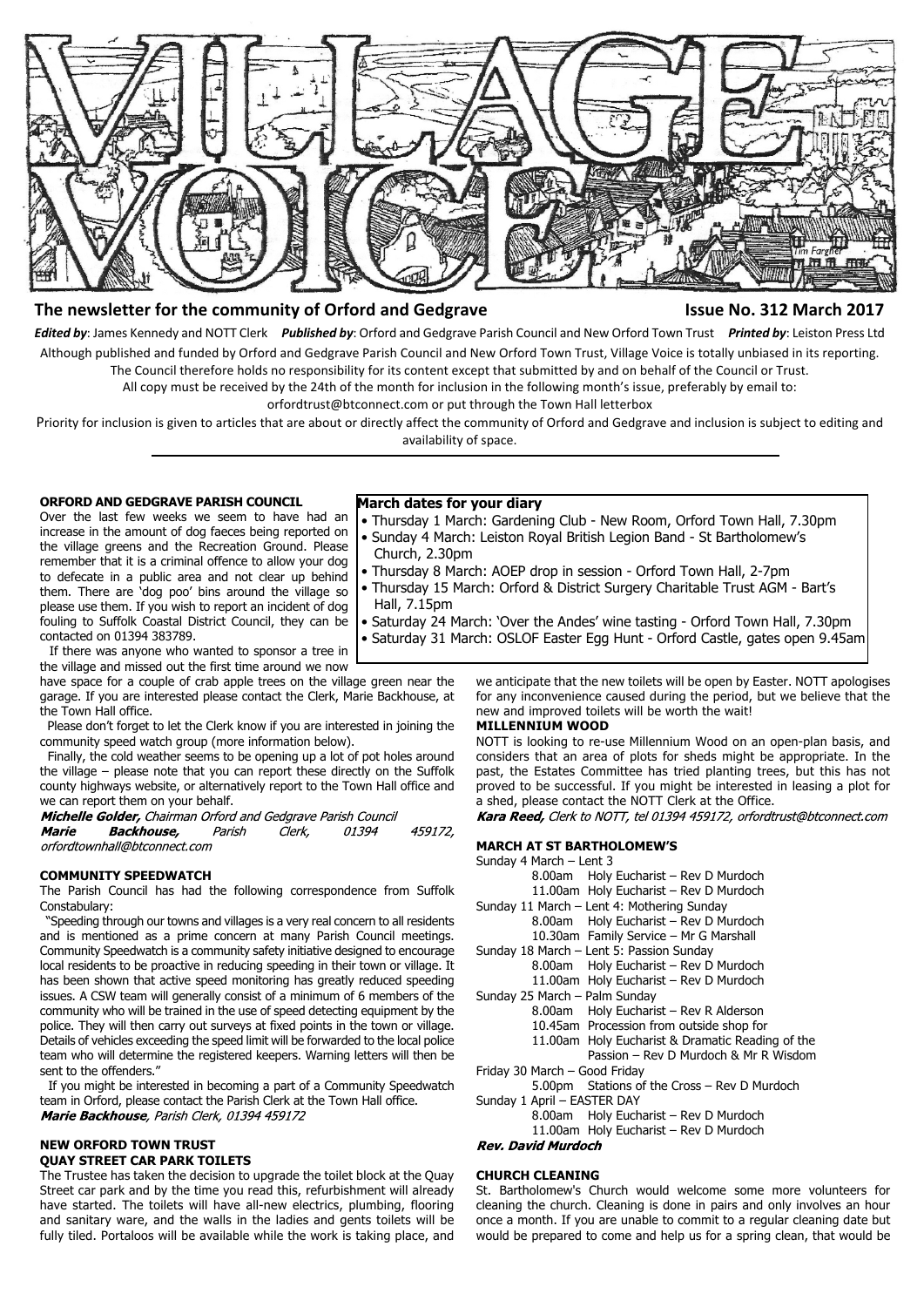much appreciated too. If anyone is interested, please contact Mary Goldin on 01394 450320 or mahgoldin@gmail.com **Mary Goldin** 

#### **MARCH AT ORFORD METHODIST CHURCH**

| Sunday 4 March            | 10.30am Stephen Caley |                                       |  |  |  |
|---------------------------|-----------------------|---------------------------------------|--|--|--|
| Sunday 11 March           | MOTHERING SUNDAY      |                                       |  |  |  |
|                           |                       | 10.30am Stephen Caley                 |  |  |  |
| Sunday 18 March           |                       | 10.30am Martin Ellis                  |  |  |  |
| Sunday 25 March           | <b>PALM SUNDAY</b>    |                                       |  |  |  |
|                           |                       | 10.30am Rev. Martin Dawes - COMMUNION |  |  |  |
|                           |                       | 4.30pm Informal TEA TABLE SERVICE     |  |  |  |
| Friday 30 March           | Good Friday           |                                       |  |  |  |
|                           | 11am                  | Meditation and Hymns followed by      |  |  |  |
| Lunch                     |                       |                                       |  |  |  |
| Sunday 1 April EASTER DAY |                       |                                       |  |  |  |
|                           |                       | 10.30am Stephen Calev                 |  |  |  |

MONDAY'S TEA ROOM – open from 11am– 2pm with weekly menu. No need to book for coffee or lunch.

 WEDNESDAY LUNCH served at 12.30pm – this very popular and well supported lunch is looked forward to  $-$  if you would like to join with us at any time please book your meal.

 INSPIRATIONAL ART SESSIONS – make a note of the date and come spend an hour or two and enjoy painting/colouring – we meet on THURSDAY 1st and 15th March from 10am to 12noon. Art materials etc. provided and coffee and scones too.

 GOOD FRIDAY'S SERVICE on 30 March will be followed by Hot Cross Buns and Lunch

 EASTER MONDAY 2nd APRIL: Church open for the EASTER GARDEN and refreshments.

 Already this year we have enjoyed meeting and greeting visitors (taking a winter break in Orford) to our services. It is good to share worship and fellowship with visiting 'friends'.

 World Leprosy Day was recently focused at morning service – thank you to those who have again supported the Leprosy Mission through proceeds of the February Sunday Soup and Pud Lunch and donations.

 The charities, 'Children in Distress' and 'Action for Children' have been the recipients of our Christmas collections. Our/your support is hugely appreciated.

 Shrove Tuesday Soup and Pancake Lunch was enjoyed by several supporting friends and visitors – the kitchen staff were kept busy serving homemade soup and pancakes galore between 12noon and 2pm. Thanks to all for generous contributions.

# **Stephen Caley**

## **ORFORD SPORTS AND RECREATION CLUB**

The alteration work at the club is now complete and the club has re-opened for business. If you haven't already visited us since completion, come and give us a look. The wall between the main hall and the snooker room has been removed, opening the internal area up, and the internal lighting has been upgraded to provide a more relaxed feel, and different switching options.

 Also, it was agreed at the last committee meeting to review the hire charges of the club, and we are pleased to announce the revamped hire charges as follows:

Members: £30 hire charge, with or without bar (previously £50 with bar) Non-members: £50 without bar, £75 with bar (no change)

So, it really does pay to me a member!

Upcoming events are:

• Saturday 24 March: Family Quiz night, 8pm

• Friday 30 March: Bingo night, 8pm

 And as always, the club is open on Sunday, Monday and Friday nights from 8.30pm onwards.

Mark Smy, OSRC Secretary 450358

#### **ORFORD SCHOOL EASTER EGG HUNT**

Orford School are holding their SPEGGTACULAR Easter Egg Hunt at Orford Castle again this year on Saturday 31 March. Gates open at 9.45am for a prompt 10.30am start. There will be stalls including Chocbola, Raffle, Guess the name of the Bunny and a Refreshments stall. Entrance fee is £3 per child - all proceeds go back into the school.

 If you are able to donate sweets or chocolate eggs for the hunt then you will find a donation box at Friends Garage. We would also welcome any cakes, buns or biscuits to sell on the refreshments stall on the day. If you need these collecting on the Friday you can always ring Sarah Lord 01394 459983 or Sarah Felton 01394 450409. Thank you for your continued support - we couldn't do it without our wonderful community!

#### O.S.L.O.F. (Orford School League Of Friends)

#### **WEA – FUTURE COURSES IN ORFORD**

I am appealing on behalf of the WEA Orford for a new voluntary Branch Secretary to ensure that courses continue in Orford Town Hall. The Secretary is responsible for the administration of the courses, including on-site enrolments and liaising with the WEA on tutors, courses and arranging room hire. This role means that the person involved needs to be on site for all sessions of the course.

 Unfortunately, if we are unable to find a volunteer at this time it is likely that the current course will be the last in Orford. If you are interested please contact one of us below before 31 March 2018.

Daphne Gardner 01394 450955, Elisabeth Cooper 01394 450934

# **ORFORD & DISTRICT SURGERY CHARITABLE TRUST AGM**

The ODSCT has two purposes. It manages and applies funds for the benefit of users of the Orford Surgery and it oversees the ODSCT Care Fund. The Care Fund was created when the ODSCT received the residue of Esmond House Day Care Centre Charity funds in 2012 and at present it is available via the District Nursing Team to the elderly and disabled of Butley, Chillesford, Iken, Orford & Gedgrave and Sudbourne.

 The AGM will be held in Bart's Hall, Orford on Thursday 15 March starting at 7.15pm. All are welcome.

Corinne Lusher - Secretary, ODSCT Management Committee

#### **GARDENING CLUB**

Date: Thursday, 1st March 2018 **Topic:** Climbers, Creepers and Crawlers **Presenter:** Michael Warren **Time:** 7.30pm meeting start

**Venue:** Orford Town Hall 'Back room'

Michael is a Member of the Garden Media Guild. His interest in gardening started when he was about four, living next door to his grandfather and started 'helping'. It continued through school days but on leaving school he entered the world of engineering for nearly 15 years. Then the gift of a camera grew into an all-consuming hobby which turned into a career. No sooner had he launched out as a freelance photographer when a commission to illustrate a book by the late Alan Bloom led to specialising in horticultural photography. For nearly 40 years Photos Horticultural Photo Library supplied publishers around the world with images and needed 7 people to run it. Since 2008 Michael has described himself as a horticultural journalist, writing, photographing, lecturing, and organising and guiding garden tours. His enthusiasm for both plants and photography never wanes and he is willing to share both with those who are interested – our gardening club in this instance!

The Eric Mason Shield Competition: this will take place at the meeting and the topic is: 'Three Assorted Spring Flowers'. All entries gain a point towards winning the Shield. Please join in.

Raffle: we have some exciting prizes, so come and join in. It's all in aid of the Gardening Club – donation of more prizes welcome!

Henstead Exotic Garden talk February 2018: Andrew Brogan created Henstead Exotic Garden 12 years ago from an abandoned nettlestrewn site backing onto ancient woodland. He told us the story of how it all came about and how it is today. Those of you who visited this garden last September will agree that it richly deserves it's title 'Suffolk's Secret Jungle.' The garden has been featured on BBC 'Gardener's World', National Geographic TV, Channel 5's 'Britain's Best Garden' and Look East as well as in many magazines and newspapers.

 Andrew gave us an informative and humorous talk which was very well illustrated and not just with plants. He brought some exotic plants for us to purchase – and I did – and he donated a free entry to his garden for our March raffle.

#### The Gardening Club and 2018

We will still be collecting subscriptions at this meeting so please come early if you still have to join for this year. You will also be provided with a copy of the 2018 Programme. I do hope many more members will join us (we were up to 74 in 2017!), for what is planned to be an exciting and interesting year. It is £15 for the calendar year or £4 per session as a guest, if that suits you better.

**Spring Car Sharing Trip in March to Beth Chattos for Members Only –** more info at the meeting.

Taster for 2018:

5 th April: Planting for Bees – Dale Gibson – very successful local beekeeper and member of Leiston Beekeepers

3 rd May: Roses – Choosing, Planting and Pruning – Dan Brooks Summer Trip in July: East Ruston Old Vicarage Garden in Norfolk<br>Do join us and get the whole Programme for 2018! **Polly Sharkey**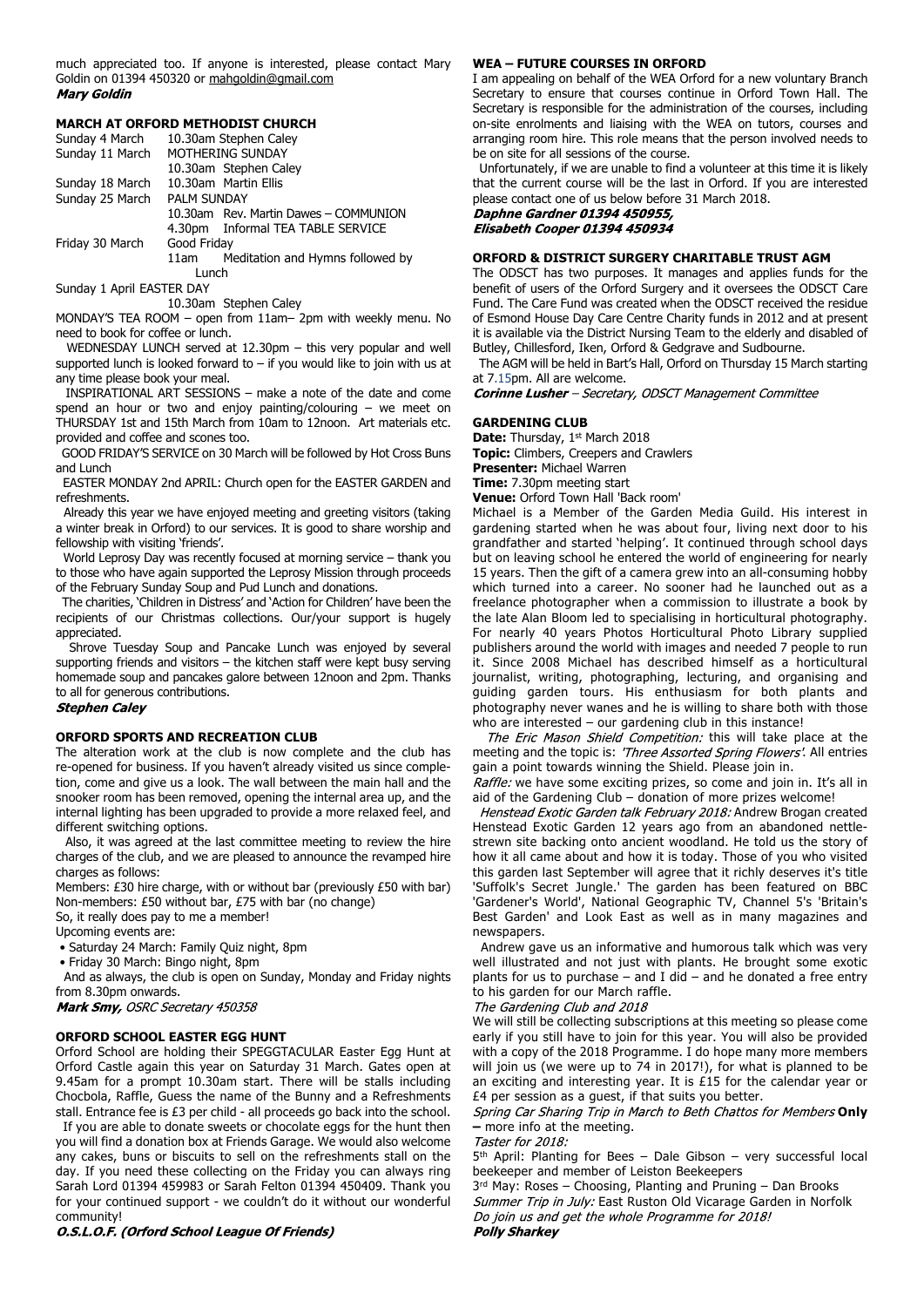#### **GREAT MUSIC WITH AFTERNOON TEA – LEISTON ROYAL BRITISH LEGION BAND**

Don't forget this renowned brass band is scheduled to play in St Bartholomew's Church on the afternoon of Sunday 4 March. They will be playing a selection of classics, pop and swing numbers – something for everyone. It promises to be an enjoyable, easy listening afternoon in the wonderful surroundings of the church. Anyone who has listened to a performance in the church will know there are few better venues for music. The concert will start at 2.30pm and there will be a break for refreshments. Tickets are £5.00 for adults and £2.50 for children. Please contact Guy or Wendy Marshall for tickets on 450090. Proceeds to the Thomas Marshall Educational Fund contact@tmef.org.uk<br>**Guy Marshall** 

### **WINE TASTING**

You are invited to an evening over wine tasting 'Over the Andes' with paté and cheese, in aid of the Alde and Ore Estuary Trust. The evening will be hosted by Derek Smedley MW, and will take place at 7.30pm on Saturday 24 March in Orford Town Hall. Tickets £20. For tickets and/or donations, please contact Andrew and Theresa Curtis, agc451@yahoo.co.uk , or tel 01394 450619. **Andrew and Theresa Curtis** 

**CHILDREN'S SOCIETY COFFEE MORNING** Saturday 7 April 2018, 10am–12 noon at Bart's Hall, Broad Street, Orford IP12 2NQ

• Jill's card stall – stock up on lovely greetings cards at good prices

• Coffee, cake and conversation with piano accompaniment

Children's Society Moneybox Holders: Please bring your box for emptying.<br>Contact: Fiona Raison 450494

#### **THE PENINSULAR PRACTICE JANUARY NEWSLETTER**

Non-Attendance: if you are not able to keep an appointment please call the surgery.

#### **Surgery Closures**

GP Training Closure – Wednesday 7 March 13.00-18.30

Easter Closure - Good Friday, 30<sup>th</sup> March 2018 and Easter Monday, 2 nd April 2018

### **ORFORD GENERAL STORE – AN APPRECIATION**

It seems a long time ago that the future of the village shop and the Post Office were thought to be under threat by redevelopment of the major parts of the premises into residential properties, but I would like to say that the rationalisation of the premises and the product range have produced a convenience store that satisfies the needs of most of its customers. Although a little cramped, the shop is an Aladdin's cave of top quality merchandise, particularly the excellent fruit and veg. This coupled with the cheerful, knowledgeable and helpful staff has provided a facility that more than supplements the offerings of the increasingly popular home delivery supermarkets. I hope that the village will continue to support Sue and her team to keep this rejuvenated shop viable.<br>Roger Hipwell

### **KING'S HEAD NEWS**

As we head in to Spring at The King's Head we have a busy and interesting schedule organised with hopefully a bit of something for everybody.

Quiz Night - Thursday 1 March at 20.00: February winners "One Plank Down" are setting this month's mental challenge. It is only £1 per head to enter and winner takes the pot plus gets to set the following month's quiz which in April is Thursday the 5<sup>th</sup>.

Cheese & Wine - Thursday 8 March at 19.30: tickets are available at only £10 per head. The night is an amalgamation between 3 local businesses – Slate Cheese & Provisions in Aldeburgh, Adnams Cellar & Kitchen in Aldeburgh and us. Claire and Ali have been getting together to select 6 cheeses and 6 wines for you to taste. They will also explain a bit about each and why they think they work well together. You get to taste them all and make your own mind up. Please book your ticket in advance.

Food Theme Night - Chinese - Friday 23 March at 19.30: following the huge success of the Curry Night in January we are back with a Chinese to tantalise your taste buds. Daniel Bunce has selected a wide and varied menu for you to come along and enjoy. Only £20 per head and pre-booking is essential. Menu available at the bar for your perusal.

Pie and a Pint Night - Every Wednesday - 18.00 to 21.00: it continues – the ever-popular Pie and a Pint Night. For £12 you get to select a pie from our offerings for that evening and a pint of beer or a medium glass of house wine. No need to book.

 $MUSIC$  – Lots on offer... February brought us an amazing performance from LOST – Steve Boyce and Louie Lou. A wide spectrum of music for all to enjoy with the fabulous voice of Louie Lou and the great guitar work of Steve Boyce, but not as you know him.

 Then came our second Open Mic Night with Steven Lay Music. If you thought the first was great the second equalled it. Large range of different contributions including acts by 2 local 14-year-old girls, a touch of Elvis, guitar solos, a bit of sing along, even some dancing and much more. Beautifully orchestrated by Steve Lay, along with his own contributions to start and finish the evenings. If you haven't been before, make sure you do because they are great fun to listen, applaud, cheer or even participate.

Silbury Hill - Saturday 10 March: new to us at The King's Head this duo play folk, acoustic rock, covers and original music. Using a variety of instruments and tempos they ensure each performance includes plenty of variety. If you want to hear them before they play then visit www.silburyhill.net.

Serena Grant – Saturday 31 March: back with us again we are delighted to welcome Serena Grant. This will be Serena's fourth visit having played with Soul Serenity, then her first solo gig and also part of the music line up for Suffolk Day last year. Her beautiful voice covers a wide range of music and genres. Yet again if you want to pre-listen visit www.reverbnation.com or www.myspace.com.

Open Mic Night - Friday 30 March: as I said above who knows what this one will bring… You can guarantee a wide range of contributions and loads of fun. You could be one of them. Just turn up and let us know you want to participate. A sample of what comes up can be found at www.m.soundcloud.com. This event only works if you come along to enjoy or participate.<br>All of our music events are free entry and everyone is welcome.

Sport - 6 Nations Rugby - Saturday 17 March: it looks destined to come down to super Saturday and even may be down to the bonus point. All games will be shown in the bar – so come down and have a pint or two watching the games.

Don't forget Mothering Sunday is  $11<sup>th</sup>$  March – please call to reserve a table so that you can spoil that special person. Space is limited.

Staff: we are still looking to recruit some more members of staff -Weekend Housekeeper – Kitchen Assistant – so if you know anybody interested please get in touch.

*S uffolk Day – 21<sup>st</sup> June:* being planned and hoping for the same weather as last year. If you want to be involved let us know.

 We are forever grateful for your continued support and look forward to seeing you all soon.<br>**Ian & Suzanne Ballantine**, thekingsheadorford@gmail.com

# **THE GREAT HOUSE ART SALE, APRIL 2018**

We are planning an exhibition of art for sale at the Great House in Orford. We intend to feature the work of Andrew King and Mike Flint. These works will be commercially for sale, with any profits to the artists and the Great House.

 The Great House will be open for an exhibition preview, with music and wine on the evening of Friday 6 April by invitation at £10. The house and gardens will then be open from the 7th to the 12th April at no cost for entry from 10am to 4.30pm. Tea, coffee and home-made brownies will be for sale. Profits from the sale of preview tickets and our hospitality will be donated to the Alde and Ore Estuary

# Trust.<br>*Chris Gerard*

# **ALDE & ORE ESTUARY PARTNERSHIP**

Community engagement in March

Please come to one of the community meetings that have been arranged to discuss possible variations to the Estuary Plan following the flood risk assessment report by HR Wallingford. A further two modelling runs should be completed by the end of February and it will be very important to have your views on any potential amendments to the Estuary Plan, so please try to come to one of these drop-in sessions:

Orford Town Hall, Thursday 8 March, 2-7pm

Aldeburgh Church Hall, Tuesday 13 March, 2-7pm

Snape Village Hall, Wednesday 14 March, 2-7pm

 Following these drop-in sessions, the Partnership will be holding their Annual Community Meeting at Snape Maltings Recital Room on Saturday 14 April, 10.30am-1pm, and there will be a number of presentations to inform and discuss the scheme options. There are potentially significant differences from the agreed plan and it will be important to have as broad a discussion as possible.

**Bettinson,** Amanda Partnership Secretary, Amanda.bettinson@gmail.com